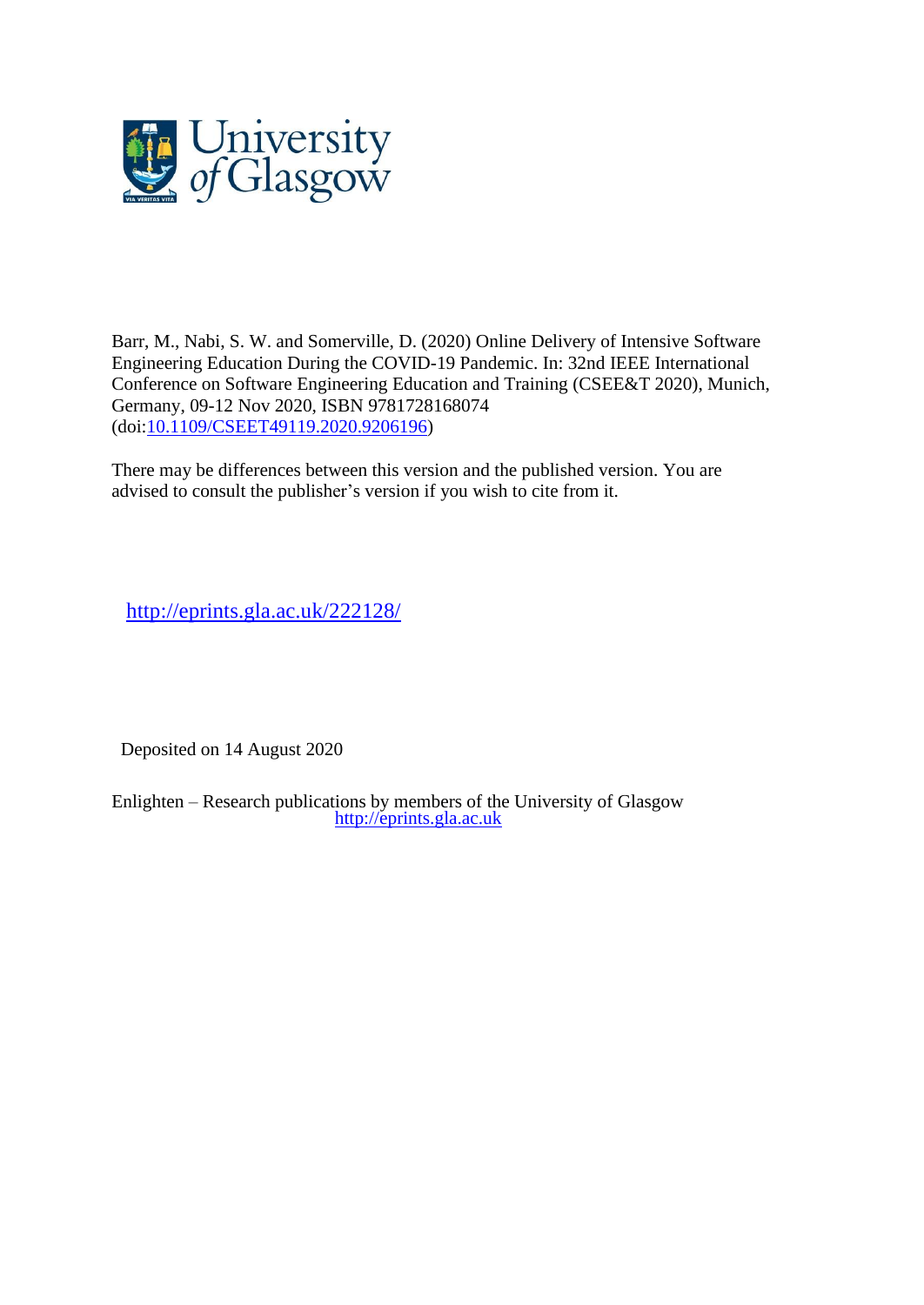# Online Delivery of Intensive Software Engineering Education During the COVID-19 Pandemic

Matthew Barr *University of Glasgow* Glasgow, UK Matthew.Barr@glasgow.ac.uk

Syed Waqar Nabir *University of Glasgow* Glasgow, UK Syed.Nabi@glasgow.ac.uk

Derek Somerville *University of Glasgow* Glasgow, UK Derek.Somerville@glasgow.ac.uk

*Abstract*—The COVID-19 pandemic has resulted in widespread changes to how the higher education sector operates. In this paper, the experience of delivering an eight-week undergraduate Software Engineering programme during the pandemic is discussed. The programme in question exhibits a number of unique features, including the intensive nature of the teaching, and the timing of its delivery, which coincided almost exactly with the introduction of lockdown measures. Reflections are offered on the rapid transition to online delivery of three different modules, including consideration of students' wellbeing. The implications for Software Engineering education, and online education more broadly, are considered.

*Index Terms*—Computer science education, Distance learning

#### I. INTRODUCTION

The COVID-19 pandemic has required wide-ranging and significant adjustments to virtually every aspect of our lives. In the higher education sector, perhaps the most immediate such adjustment has been the unprecedented, rapid migration to online delivery of teaching that social distancing measures have necessitated. The Graduate Apprenticeship (GA) in Software Engineering degree programme at the University of Glasgow has been no exception. Indeed, the GA programme has, in some respects, been uniquely impacted by the lockdown.

The GA in Software Engineering is a four-year, work-based degree programme developed in conjunction with industry [1]. As an apprenticeship, students are expected to spend the majority of their time learning in the workplace; however, while many degree-level apprenticeships adopt a traditional 'day release' model, whereby students' time on campus is apportioned into day-long chunks spread across the academic year, the GA programme here employs a 'block model'. This approach sees students on campus for four intensive eightweek teaching blocks across an 18-month period, with the remainder of their time spent in the workplace. The rationale for doing so is described in [1] but, in short, the benefits of such a structure include reduced context switching for students and a more rapid return on investment for employers, with apprentices mastering a larger proportion of the taught material, sooner.

However, the timing of these blocks is such that the apprentices had just begun the second of their eight-week blocks on campus when face-to-face teaching was halted. This is unlike traditional undergraduate degree programmes where, by mid-March (when the move to online-only delivery occurred), the larger part of teaching has been completed. The intensity of the teaching on the GA programme is also a unique feature: While on campus, apprentices receive four hours of instructorled tuition almost every day for eight weeks, in addition to coursework and self-study. Three modules were delivered during the block that coincided with the lockdown, accounting for 40 of the 120 credits that comprise the entire first year of the degree – equivalent to 400 notional learning hours. Only the first week of the block was delivered on campus, prior to social distancing measures coming into force. During this week, a small number of students were already self-isolating, requiring them to join classes remotely via Zoom video link. From the second week, the modules were delivered entirely online.

The paper is structured as follows. First, the instructors responsible for delivering each of the three modules (*Practical Algorithms*, *Testing and Software Improvement*, *Web Application Systems*) provide an account of their experience, comprising personal observations supplemented by student feedback. The nature of the support offered to students is also touched upon, and the implications of our combined experience are discussed.

#### II. EXPERIENCE REPORTS

## *A. Practical Algorithms*

The module *Practical Algorithms* brings together two subjects that are conventionally taught separately: Discrete Mathematics, and Data Structures & Algorithms. Although programming is involved, the module is considerably theoryheavy. For the apprenticeship students who are 'front-loaded' with applied modules in their first semester, this second semester module was a slight departure from what they were used to. Also, due to the block teaching model, the module concentrated into eight weeks what would otherwise be taught over a 20-week period.

Over the course of the module, three distinct teaching patterns were followed:

- 1) Live, face-to-face lectures
- 2) Online synchronous lectures

3) Recorded lectures for preview, and live tutorial sessions Module delivery began with face-to-face, two-hour classes, organized in a traditional lecture based style, and punctuated by exercises students were asked to do individually or in groups. With the transition to online in week two happening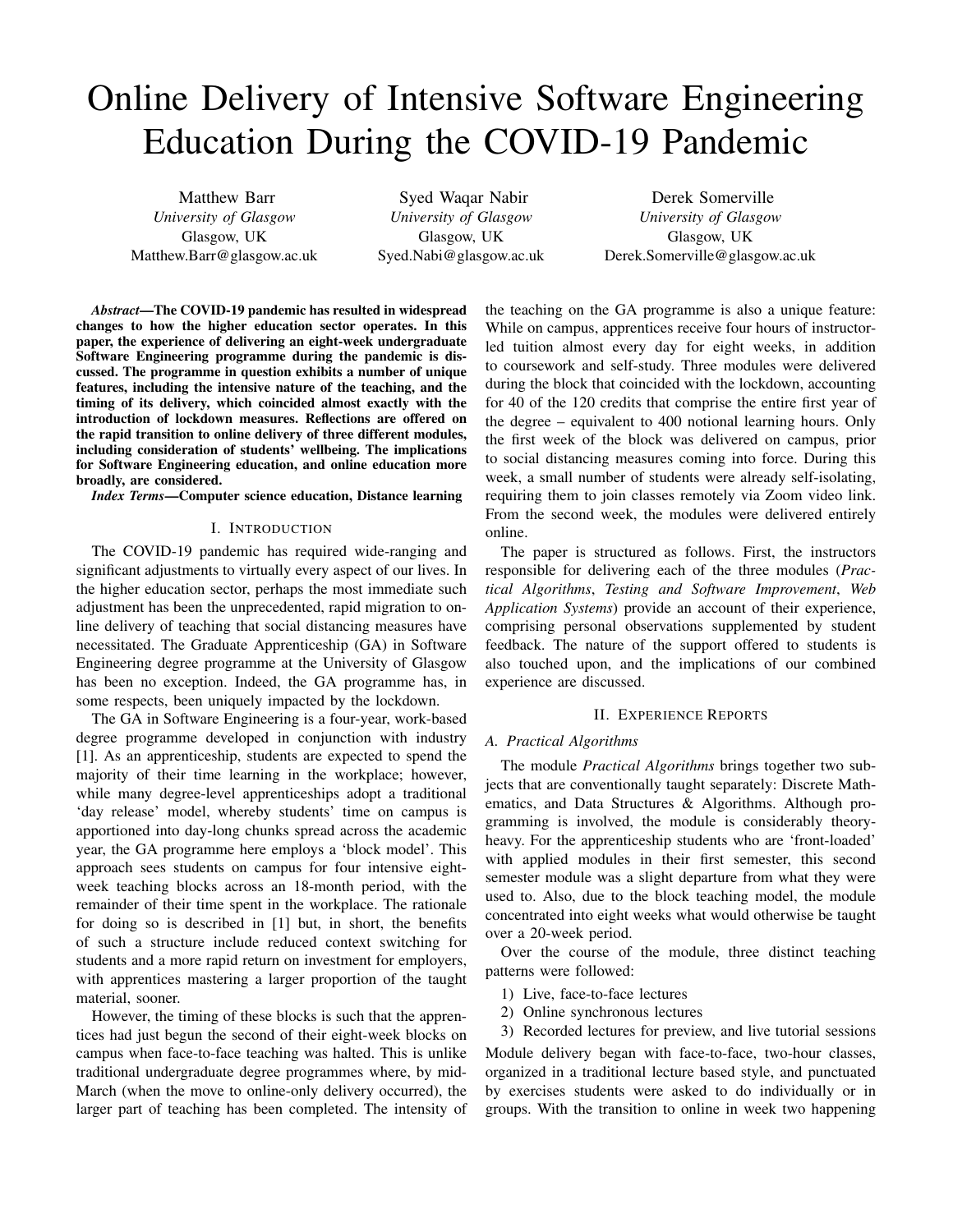at a very short notice, the remote version of the classroom at first simply mimicked the face-to-face classroom pattern; that is, live, synchronous, two-hour classes. The pattern of interleaving the lecture with exercises was continued, and occasionally virtual *breakout rooms* were used for group exercises.

It was soon obvious that these two-hour live online classes were tedious for both the instructor and the students. A peerobserver concurred, noting that since there wasn't a lot of interaction, and with the students preferring to keep their cameras off, the live lectures might as well be recorded and uploaded for students to view at their own pace. Based on these observations, the move was made to the third and final teaching pattern in week four: recording video lectures for students to preview, along with shorter, live tutorial-style sessions. It could be said this was a transition towards *flipped classroom* teaching; for example, [5] include previewing video lectures a key aspect of a flipped classroom. The lectures were recorded on the Zoom platform with voice over lecture slides and the instructor's video in the corner. The videos were divided into 'bite-size' chunks, ranging from five minutes to 25 minutes long, depending on where a logical place to break the video could be found. Students were asked to preview between 45 and 75 minutes of content before the live classes, which continued regularly but were shortened to much smaller, tutorial style sessions. During the live class, the instructor would address any specific questions around the preview videos for that day, circulate a tutorial sheet with problems to solve related to those preview topics, and discuss the solution of the previous tutorial, sometimes solving problems live on a virtual whiteboard (e.g. Microsoft Whiteboard, or simply using blank PowerPoint slides).

A student survey was conducted towards the end of the module. Figure 1 shows the result where students were asked to rate the effectiveness of the three teaching methods on a scale of 1-10. What is interesting to note is that students not only preferred the pre-recorded lectures over live online classes, they seem to prefer pre-recorded lectures even over live, face-to-face classes.

Students were generally positive about the move to recorded lectures in their comments as well. For example, this student expressed a view that was also echoed by others:

The pre-recorded lectures are great as they keep you focused when listening to the content. Whereas the live online sessions, a simple distraction could lose you completely in the topic you were discussing and you're not able to rewind.

Some additional observations can also be made about what did and did not succeed in this module, based on the student feedback from the survey, and through other informal channels. The context is still online teaching, but some of these observations are transferable to face-to-face teaching as well. *Things that went well:*

• Weekly online multiple-choice quizzes using the Moodle platform, with immediate explanatory feedback. Students found this helped the learning process.



Fig. 1. Result of student survey comparing the three teaching patterns in the module "Practical Algorithms"

- Tutorial sheets: When the pattern moved to previewing recorded lectures online, the live sessions were mostly devoted to discussing and solving problems from the circulated tutorial sheets. Feedback indicated students found these very useful.
- Lab exercises: Four lab exercises were carried out, and the practical aspect in these labs was found to aid the learning.
- Links to additional material: The students were provided pointers to related material available through third parties online (e.g. YouTube, Khan Academy), which some students found very helpful.

*Things that went less well:*

- The rapid pace of the module was generally found to be overwhelming. Students had to preview around an hour of recorded lectures almost everyday, along with solving an accompanying tutorial sheet.
- Group activities did not seem to go very well, especially when the live classes moved online and virtual breakout rooms were used. Students indicated that there was minimal interaction, and people mostly continued working on their own. So, opportunities for peer learning were missed.
- The dedicated time for labs with a tutor was not utilized very effectively. Both the students and the tutor felt that lab sessions are better served by a face-to-face setup.
- At the beginning of the third teaching pattern, the instructor would start the live tutorial sessions by doing a quick of review of content related to videos that were to be previewed. This was generally considered redundant by the students.
- The instructor did not have a good visibility of student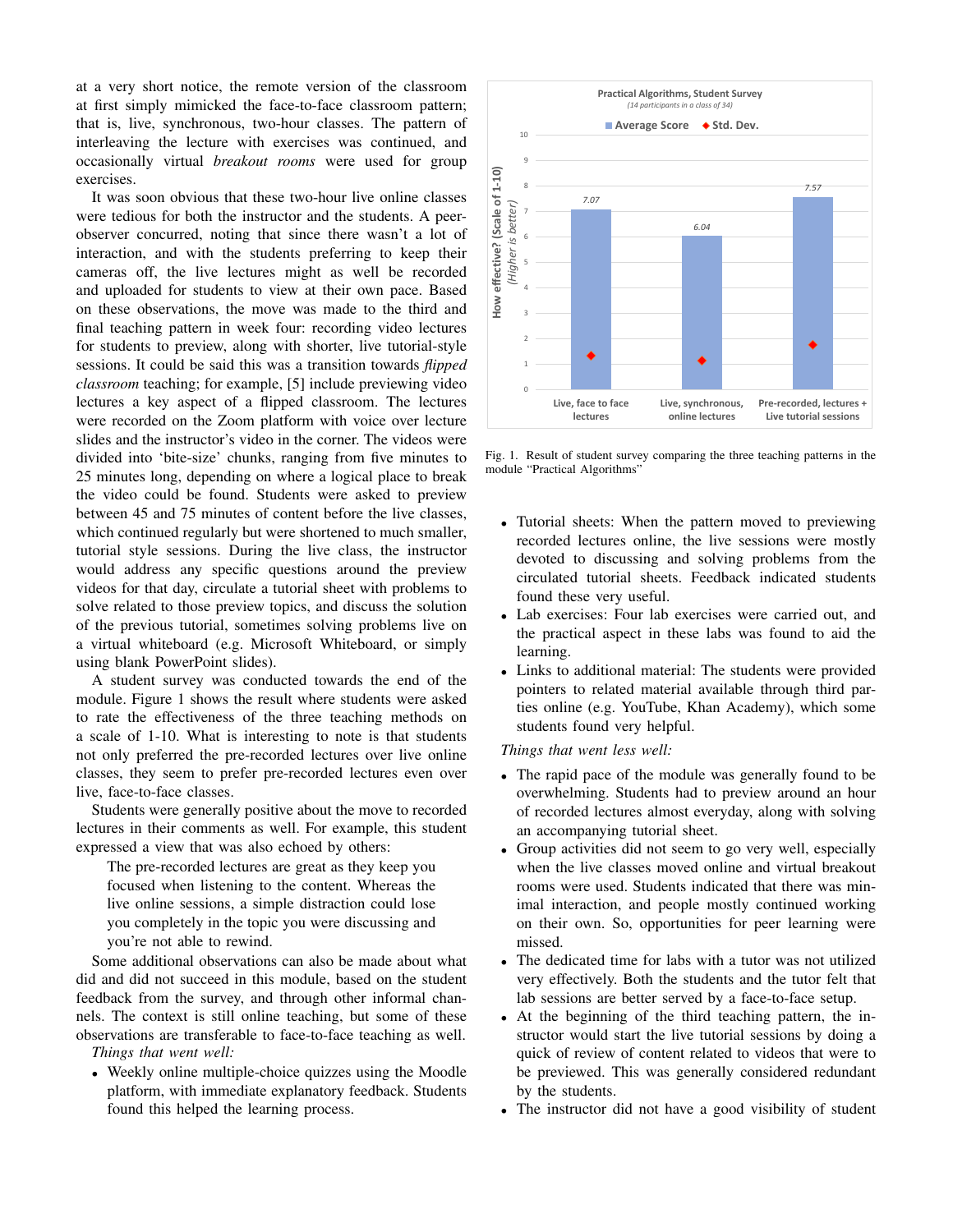engagement with the recorded lectures.

Overall, in context of this module, it could be said that the move to online teaching was not as disruptive as feared. In terms of conveying concepts via traditional lecturing, it seems as if the move online with recorded lectures was preferred over even face-to-face lectures. This is an interesting observation as it has implications beyond this COVID-19 forced situation. The theory-heavy nature of the module should be kept in mind though when interpreting these observations, as they may not directly transfer to other, more practical modules.

#### *B. Testing and Software Improvement*

*Testing and Software Improvement* is a ten-credit first year module that aimed to give students practical experience of development methodologies, clean code, refactoring and testing. Module delivery was split into the first two weeks and the last two weeks of the eight-week teaching block. Students were taught within a two-hour slot each day with a mixture of pre-reading, lectures, active learning discussions and labs. The summative assessments included class quizzes, a group project, an individual report and an individual project, with an exam scheduled after the teaching block. The exam was cancelled due to the COVID-19 outbreak.

The practical group project enabled students to learn and demonstrate that they understood all the learning outcomes associated with the end-to-end software lifecycle. The 34 students were split into eight teams, based on programming language preference and their ranking in a practical programming test from the first semester. The top five students were placed together to allow them to excel; weaker students were distributed across stronger teams. Creating smaller, close-knit, groups of students gelling together on their learning journey.

The testing elements of the module focused on continuous integration. To enable a quicker feedback loop, the module covered doubling: stubs, mocks and fakes. This avoided using both input and output calls (which can slow down the continuous integration test runs) and the use of external applications (which may be slow or not available during test runs).

*Online Delivery Model:* The testing module was intended to be delivered face-to-face. However, on the second day of teaching, two students went into self-isolation, so the delivery method became a mixture face-to-face teaching and Zoom, before all teaching was moved online. Attendance was taken before and after the move to online. The attendance was high, with only a maximum of around three students missing a class or lab. A few different approaches were used to take the online attendance but eventually the Zoom chat was used, asking students to ping the chat to say hello.

*Pre-reading:* Students were provided with pre-reading for lectures and asked to answer summative questions in class. Early in the first week of teaching, a student working online found the class quizzes difficult to navigate, as they had to switch between the presentation and the online quiz. The format of the answer form was a blank question and blank spaces for an A, B, C or D response, because the question was displayed on screen in the lecture (face-to-face). This was

done to encourage students to attend class (so that they could not use the form outside the classroom context). The answer form was reviewed and re-designed to include answer text for online delivery.

The pre-reading was intended to encourage students' active learning, enabling them to discuss topics in class. The active learning online discussions were held in Microsoft Teams in the predefined groups used for the group projects. Later, Zoom breakout rooms were tried, where the allocation is random. Feedback from the class representative indicated that the students preferred the pre-allocated Teams groups and found the random allocation of the Zoom breakout rooms uncomfortable.

*Live vs. Pre-recorded Lectures:* The two-hour, prelockdown lectures were held face-to-face and included elements of the active learning discussion. This allowed the concepts to be covered in enough depth prior to the labs. In the move to online, the initial 30 to 60 minutes was delivered via an online live lecture, which was then followed by an online lab – this added variety whilst still covering the material. This approach was intended to break the material up into smaller topics and then allow each smaller topic to be worked on in the lab. One student highlighted that working at set times (with live lectures) helped them to structure their day during the COVID-19 lockdown.

One of the lectures included live examples of mocking and asked the students to answer questions in the Zoom chat. A significant number of students took part, putting forward their answers. This lecture was well received with unsolicited feedback from students telling the instructor they enjoyed it and the class representative also responding with positive feedback from a number of students.

*Group Project Work:* The group project was carried out in labs, with the first week mostly supported in person. The students were then asked to create two Teams chats: one for the students in the team and the second to include the instructor. This was intended to help keep the chat with the instructor focused on the work at hand. The instructor then held a Teams video call with each team to check progress. Periodically, the instructor checked in on the teams using the chat function and then focused on the teams that had issues.

The online labs included more practical activities to help the students complete their group work, such as creating a 'mock'. At the beginning of the second week the students had to perform a user demo to the instructor for fifteen minutes. The students also performed a *retrospective* (a reflection on how the team worked together on the project). This was a summative assessment intended to encourage early progress on the group project and provide a framework for discussing any issues. The instructor also gave feedback for improvements.

All teams managed to submit a good group project, where they had self-learnt some new frameworks – javaFX and SQLite. The exception was the team that struggled with their team dynamic; they only got a login screen to work. This team had a member self-isolate in the first week and this separation may have added to the problems with the team dynamic. This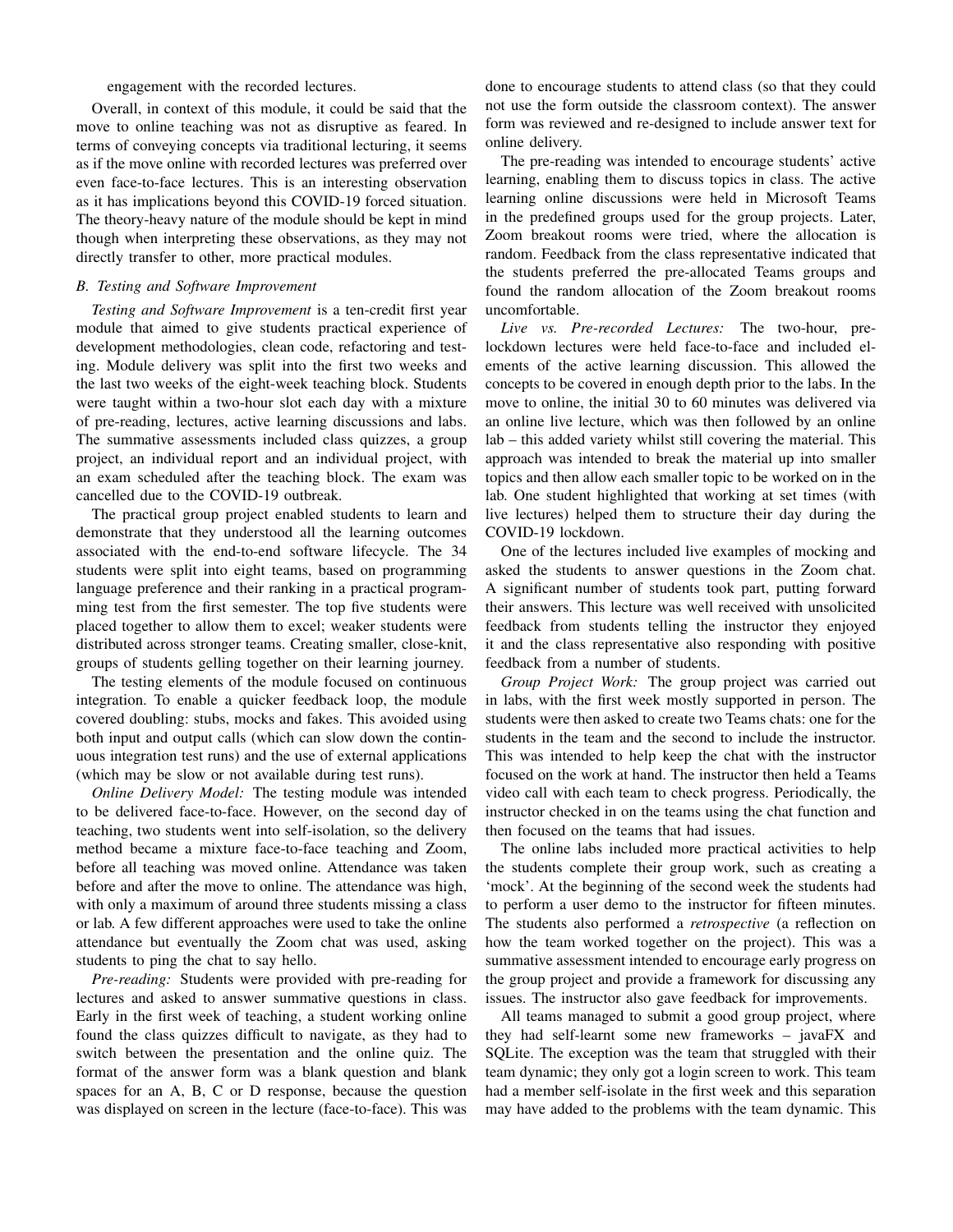team also had a disagreement on which language to use for the project.

The students submitted an individual report on the group project, with students providing a positive response and reporting that the project had helped them learn more about the topics. The team with the poor team dynamic submitted a weaker report; whilst they felt they had improved, their reports spent time highlighting the challenges of dealing with the COVID-19 outbreak.

#### *C. Web Application Systems*

The web applications module was delivered over the middle four weeks of the eight-week teaching block. Students had already experienced a full week of remote teaching before the module began, with a handful of self-isolating students having closer to two weeks' experience of remote learning. As such, the use of Zoom and Teams was already somewhat familiar to students.

Classes were timetabled as two-hour blocks on a near-daily basis – due to the timing of the module's delivery, a couple of days were lost to public holidays. Reflecting the nature of the learning outcomes, the module comprises a mixture of theory and practice. Lectures were to be used to deliver material relating to concepts such as n-tier architecture and the separation of presentation and logical concerns, while practical work would involve students developing a substantial piece of coursework using the Python-based web application framework, Django.

Online delivery of the module largely retained this logical divide, but with some modifications. One such modification saw lectures broken up into smaller chunks of approximately 20 minutes' duration, allowing students (and staff) regular breaks. This did not happen immediately (as, in retrospect, it should) but in response to student feedback: concentrating on a video-based lecture for up to two hours was unexpectedly tiring for students.

Another deviation from the planned instructional design saw significant class time given over to practical coursework: had this module been delivered on campus, students would have been expected to work on their web applications largely during the time between classes. Given that the time available to cover all of the planned material was already curtailed by public holidays, using class time for coursework further exacerbated the time pressures. So, while most of the lecture content was delivered live, some of the less challenging material was packaged up into short pre-recorded video lectures, to be viewed by students in their own time.

Using the timetabled class time for practical work meant that tutors could be assigned to provide support, which proved to be crucial in ensuring that students received the help they needed. Even with a relatively small class size of 34, it is virtually impossible for a single member of staff to monitor progress and provide support during labs. The absence of visual cues including body language and eye contact – particularly when students unanimously opted to keep their webcam video switched off – had the effect that students could

'suffer in silence'. Unwilling to consciously ask for help in front of the whole class and unable to signal the need for help by means of unconscious behaviours, a struggling student could easily fall by the wayside.

The solution adopted here was to divide the class into smaller groups of five or six students, each with a private chat channel on Teams. These groups were not randomly assigned: instead, they were constructed such that there was a mixture of backgrounds and abilities in each. As apprentices exposed to a wide range of workplace contexts, some had enjoyed greater exposure to web development than others. Meanwhile, students had previously shown varying degrees of competence and confidence in their programming abilities. Thus, to help facilitate peer learning and support within each group, students thought to possess a high level of relevant expertise were distributed across the groups.

With six groups in total, and a pair of tutors, each tutor was assigned three groups to assist. This arrangement meant that every group had consistent support from week to week and, if a student required help, they needed only to ask for it in front of a small number of their peers and a tutor whose sole purpose was to help. While the degree to which groups engaged with their tutor varied, the chat in most cases was remarkably active. Furthermore, students within some groups made use of the ability to jump onto a group audio call to discuss issues, and to screen share particularly sticky problems with their tutor. In many respects, Teams was an ideal platform for tutor (and peer) supported group work.

Peer support was actively encouraged, and the expectation that students should support one another within their groups was reiterated. In order to emphasise this peer support, an informal 'Most Helpful Student' award was established and voted on at the end of the module by students<sup>1</sup>. The award was intended to keep the importance of peer support at the forefront of students' minds, as well as acknowledging, albeit in a light-hearted fashion, the very real contribution made by the most supportive students. Indeed, this sense of fun pervaded a number of aspects of the module. Pre-recorded material, for example, contained small 'Easter eggs'<sup>2</sup> and challenges for attentive viewers. Easter eggs might be as trivial as including a pop culture reference targeted at a particular student or group of students, while challenges might require students to message the instructor with the answer to a problem posed in the pre-recorded lecture.

A final deviation from the planned instructional design saw a reduction in the number of short group exercises that would otherwise have taken place during lectures. In the previous, campus-based semester, the delineation between lecture, lab, and tutorial was often blurred. On the first semester module taught by the web applications instructor, a two-hour class might, for example, begin with a practical exercise, interspersed with just-in-time mini-lectures, and conclude with a more tutorial-like discussion. But such a fluid approach is

<sup>&</sup>lt;sup>1</sup>Two runners-up and an overall winner received PDF certificates in recognition of their efforts.

 $2$ See https://en.wikipedia.org/wiki/Easter\_egg\_(media).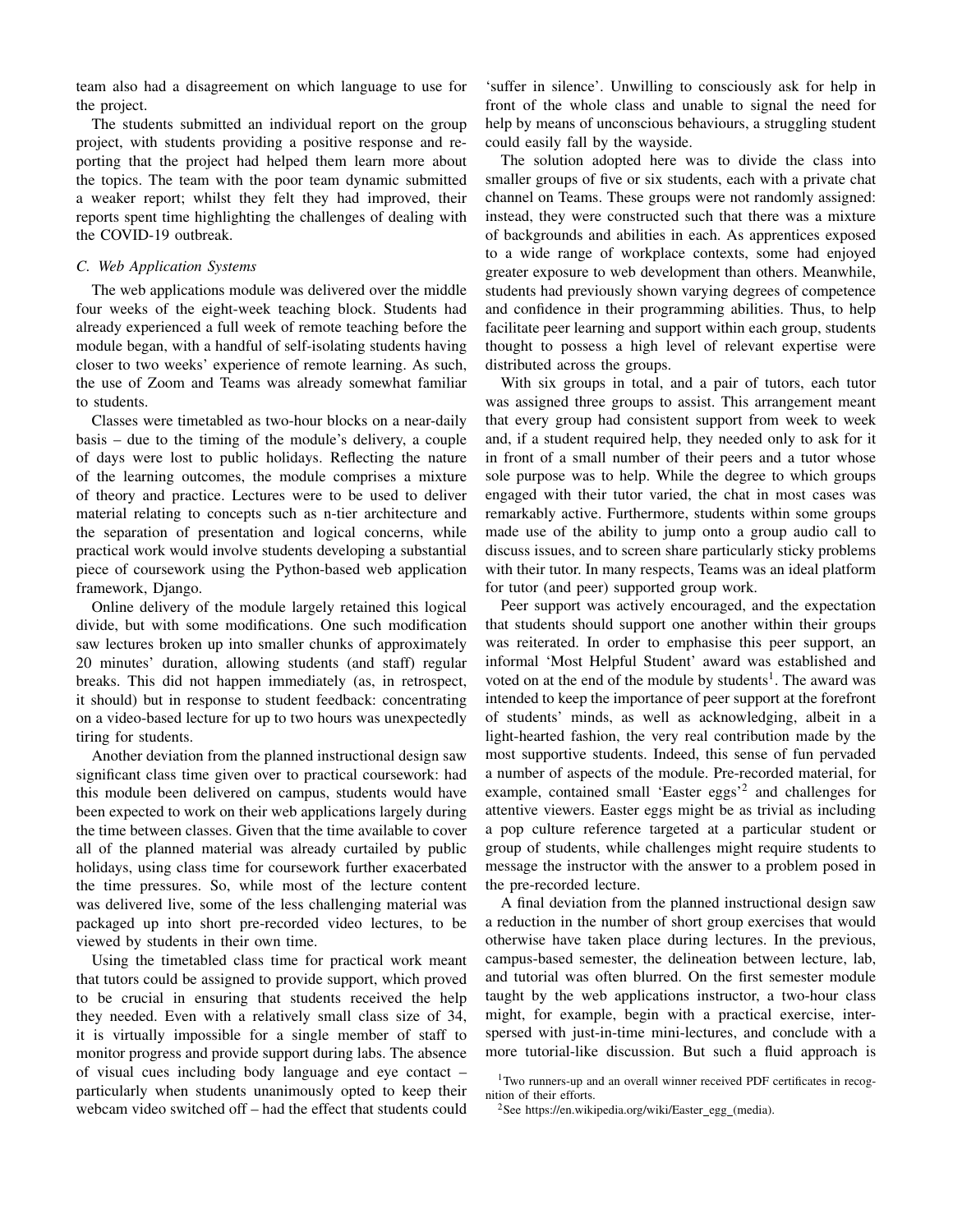highly dependent on the instructor being able to 'read the room', and make *ad hoc* decisions based on perceived student engagement, common misconceptions or hurdles, and group dynamics. Many such subtleties are lost in an online setting, however. So, after a couple of attempts at interposing lectures with short, practical group exercises – and following consultation with students – this style of teaching was suspended, and a more traditional lecture/lab dichotomy adopted.

While the exam for this module was also cancelled, coursework assessment continued online, with some small modifications. The practical test, wherein students had to develop and deploy the simplest of web applications using the Django framework, could be run in an almost identical manner to that planned, albeit with students working remotely. The assessed group presentations took place via Zoom but were otherwise unaffected. The in-class quiz was intended to be conducted via Moodle anyway, so this ran as planned, though in 'open book' form. Finally, the more substantial coursework assignment was adjusted to relax certain technical requirements, acknowledging that, even with tutors available online, technical support was less readily obtained. The due date for this assignment was also postponed, primarily to reduce the pressure on students in difficult circumstances.

#### *D. Student Support*

The *Web Application Systems* instructor is also the students' academic adviser, responsible for their wellbeing as well as monitoring academic progress. While there is no requirement that students meet with their adviser during the second semester, it was clear that the lockdown was going to raise questions for the apprentices, and that the situation might have an adverse effect on their wellbeing. In response, Zoom-based drop-in sessions were scheduled after classes every day for the first two weeks of lockdown. While only a handful of students made use of this opportunity to talk to their adviser, and demand tailed off after the first week or so, the fact that any students came forward at all suggests that it was worth doing. These students, in need of some support, might otherwise have had nowhere else to turn.

Perhaps a more obvious success was the establishment of a private channel on Teams, with the informal title of 'Chatter'. Acknowledging that a number of students on the programme were faced with mental health challenges even before the lockdown, the Chatter channel was conceived as a space in which students could chat freely with peers who might also value having someone to talk to. The channel was advertised to all, in terms that avoided mention of mental health concerns *per se* but made it clear that the intention was to provide mutual support. Ultimately, seven of the 34 students signed up (about one fifth of the class) and, while conditions such as anxiety and depression are not often addressed directly, there is a tacit understanding that anyone on the chat might be dealing with such concerns. Three months into the lockdown, the Chatter channel remains active.

## III. DISCUSSION

The context in which the teaching described above is broadly similar across all three modules. The relatively small class size allowed for student groups to be 'hand crafted', based on knowledge of students' abilities, for example. Meanwhile, the intensity of the teaching was a feature of all three modules – all three instructors had to cover a great deal of material in a very short space of time, and in an online mode for which they were not prepared. And, of course, the context is that of a SE programme, wherein similarities across the modules would be expected, in terms of subject matter and instructional design.

However, despite these similarities, there are notable differences between the three experience reports. For example, on the web applications module, the instructor opted to retain live lectures as far as possible, while the other instructors embraced pre-recorded lectures more fully. As noted in the Practical Algorithms report, some topics are more theoretical, while others are more applied in nature – a consideration which has implications for the suitability of pre-recorded lectures, perhaps, and how the 'live' portion of the module is best utilised. Providing live interaction, whether in lecture form or a discussion session that builds on a pre-recorded lecture, was found to be critical. Informal feedback on pre-recorded lectures vs. their synchronous equivalent suggested that students appreciated the social interaction that came with the latter. However, as described above, such interaction may be recreated using a flipped approach, and may be effective where blended delivery is adopted – a likely scenario immediately post-lockdown.

Although the recorded lectures in this new model seemed to have worked well, that is just one aspect of a flipped classroom model. When all conventional "lecturing" is recorded for previewing, then the use of live classes, in-person or online, can be devoted to complementary exercises and activities. Tucker [3] emphasizes that what makes a flipped classroom approach effective is not just the online videos, but how well they integrate into an overall approach. It was clear from student feedback that tutorials, lab sessions and group activities suffered for lack of in-person interaction. More thought needs to go into designing exercises and activities in the flipped classroom model, e.g. whether the exercises are pitched at individuals or group, or – in view of the lockdown – if they are suited for in-person or virtual classroom, as the case may be.

Prior work around flipped classroom teaching and related areas can be brought to bear here; e.g., [2] highlight a number of "small group teaching" techniques, noting how their efficacy is perceived by teachers and students. The "justin-time teaching" approach [4] may be useful in the context of making the best of synchronous sessions, which requires students to engage in a short activity on their own after going over some preview material and before coming to a live class. A pitfall to be avoided is something that was noted for teaching children, but is valid in the current context as well: